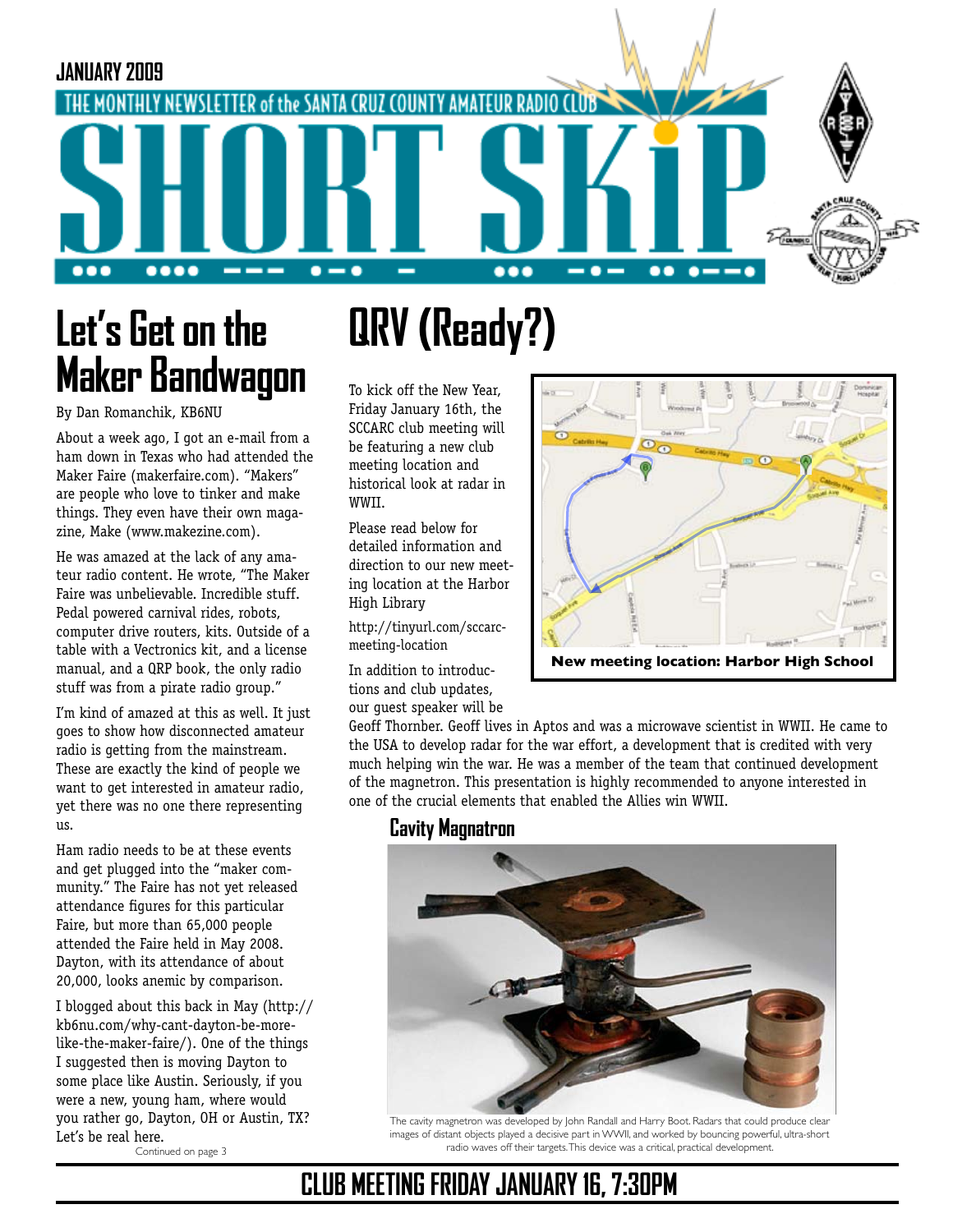### **Notable Members of the Santa Cruz Radio Club**

During 1960 to 1969

A very special member of the Santa Cruz Radio Club was Dr. Edmund H. Cordy, WA6GWM. To his family he was Harry, but to radio friends in many parts of the world, he was sim-

ply, "Doc".

.His station in Santa Cruz was at his home on Graham Hill Road. His equipment included a Johnson Viking Challenger transmitter and a National HRO 60 receiver, with plug-



in coils for band changing. He had a Hornet triband beam mounted on a mast atop the roof. He also was a licensed private pilot with his own Cessna 140, in which he took me for a ride. Doc built a lot of radio accessories and circuits and I once told him I was trying to build a dual paddle key to operate my homebrew keyer, but had no taps or dies. He said, "Bring the stuff over, and we'll get it set up." Not only did he drill and tap all the proper holes in the steel base plate, but furnished all the rest of the parts, putting the whole thing together in 45 minutes! I still have that paddle set, and though I use a commercially made one now, there is no difference in the way they work.

When I received a request from the famous Howie Bradley, W2QHH in New York to put

#### **Ham Hit by Car**

Was hit by a car in Felton Safeway parking lot on December 12 and ended up at the Hospital. Injuries to Head-neck-checstboath arms and left leg. Will be sore for 3-6 months. Hopfeully will be walking by January.

—Peter, KE6RAX

#### **ARRL Membership**

You can save yourself 42 cents and make a"painless" donation to your local Club at the same time by joining ARRL or renewing your ARRL membership through the Santa Cruz Count Amateur Radio Club. Just bring your check, made out to "SCCARC" instead of "ARRL," along with your ARRL membership form, to the next Club meeting. We will send ARRL your paperwork and dues (less \$15 for a new membership or \$2 for a renewal).

San Benito County on the air, as it was the last county he needed for the California Award, Doc volunteered to help. He said that we had all we needed for the "DXpedition" except for a generator. So off we

went in his car to look for one. First we tried Sears in Santa Cruz. Next we drove to San Jose, then Salinas. Disappointed at what we found out of town, we returned to Santa Cruz, and he bought the first one he had seen.

So on the previously appointed Saturday, our group consisting of Doc,

Chet WA6KUL, my business partner Gerhard and me, drove to Baldy Peak atop Mt. Toro. Chet brought the radio gear and cables, Doc brought his tribander and mast, which he had taken off his roof, and Gerhard and I brought lunch. We tried for hours to hear Howie with no luck. Later we had contacts in KH6, YN, etc. Just as we were about to give up, there was a weak call from W2QHH. The QSO was made, and Howie got his certificate.

Doc was truly a great electronics builder and operator

I greatly miss Doc Cordy. He was a great friend and a great humanitarian. I wish he were still around, as I would trust him with my life.

Gino Campioni WA7NUH

#### **SCCARC Membership for 2009**

If you have already renewed your membership for this year, thank you! If the date on your mailing label isn't in 2009, your membership renewal has not been processed for this year; now's the time to renew (and to let me know of any changes in mailing address, phone number, etc. Annual dues are \$25 for full members, \$6 each for each additional member at the same mailing address, and \$10 for full-time students age 18 or under. Dues may be paid in cash or check (payable to SCCARC) at regular Club meetings, or checks may be mailed to SCCARC, P.O. Box 238, Santa Cruz, CA 95061-0238.

—Kathleen KI6AIE, Secretary, SCCARC

### **New HF Operators - Things to Do**

The upcoming North American QSO Parties are great, friendly ways to dabble in HF contests. The exchange is simple- your name and your state or province or country. All North American stations can take part, including those in the Caribbean and Central America. Since you can work stations once per band, be prepared for a quick QSY if asked! These are terrific ways to work on your 5BWAS award!

Details at http://www.ncjweb.com/contests.php

#### **January/February 2009 Contests:**

CW: 1800Z January 10 to 0600Z January 11, 2009 (Second full weekend in January) SSB: 1800Z January 17 to 0600Z January 18, 2009 (Third full weekend in January) RTTY: 1800Z February 28 to 0600Z, March 1, 2009 (Last full weekend in February)

—W6ZZZ

### **Our Weird Wearable Wireless World**

For wearable applications a circular antenna that looks like a button on a pair of jeans is being developed at a university in the UK. Implantable medical devices at 30-60 GHz do not look promising because of signal loss in human tissue, however Ultra Wide Band (UWB) techniques at 3-10 GHz are of considerable interest. Sony recently demonstrated using an electric inductive field to give very high data rates at short range and the NSF is sponsoring research on visual light communications. There is already a wi-fi enabled talking rabbit having great potential as a tool for teaching children. I want one Hi Hi.

Incidentally note the acronym UWB as we will hear much more about it in the near future. UWB will be like Power Line Communications on steroids and is expected to use unregulated spectrum. Hams may soon be facing a new form of spectrum pollution.

 $-W6WD$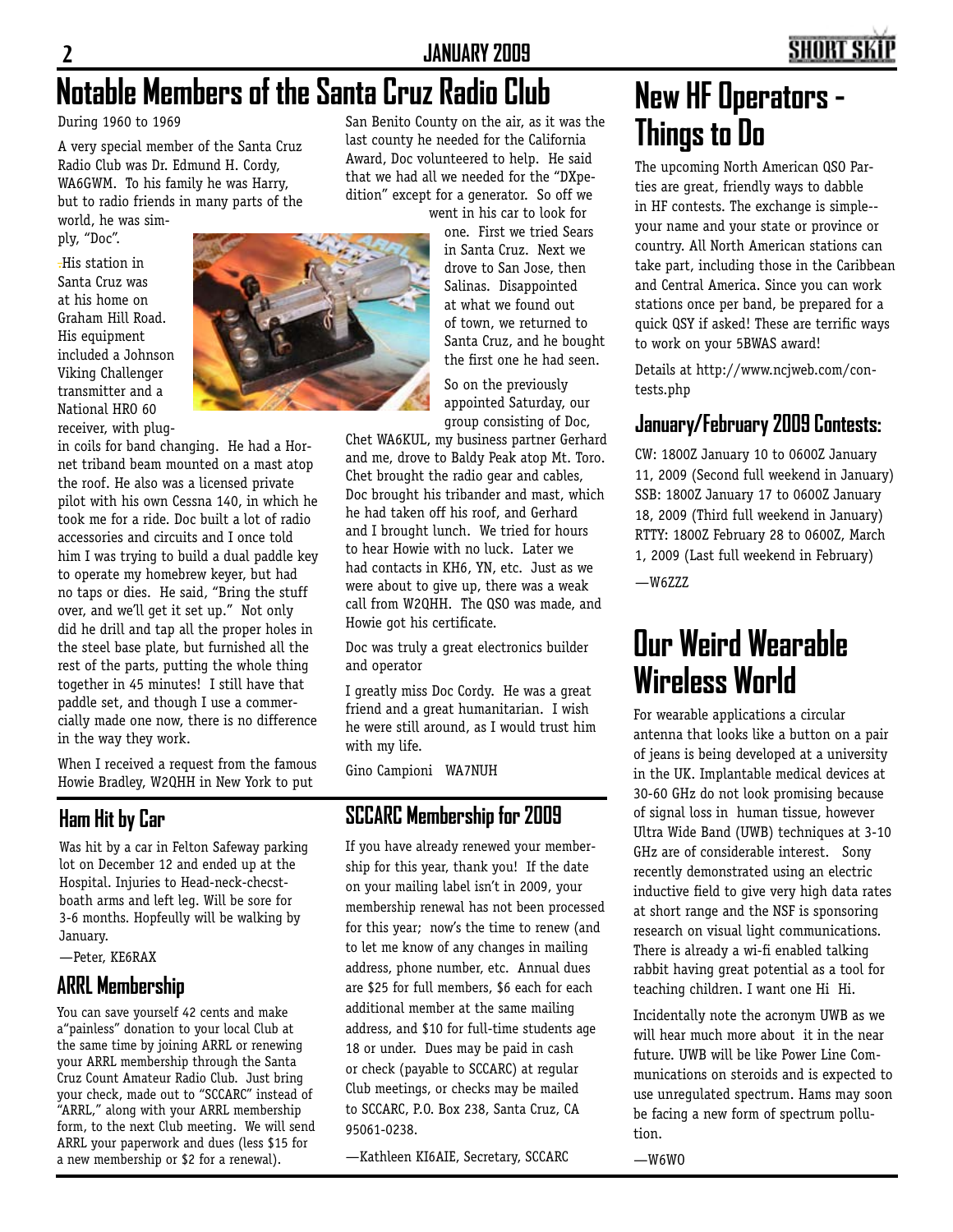### **SHORT SKII**

#### **Makers continued**

And can there be a worse place for an event than Hara Arena? The parking lot, where they hold the flea market looks like a mine field, and it usually rains, making the flea market a wet, unpleasant experience. Is it any wonder that fewer and fewer vendors choose to haul stuff out there? Some of us older hams might fondly reminisce about the bargain we found while traipsing around wearing a trash-bag poncho, but a story like that is not going to resonate with new hams.

Please don't get me wrong. I don't mean to badmouth the Dayton Amateur Radio Association or the Hamvention. I actually think that they do a great job, all things considered. I'm just pointing out that if ham radio wants to again be part of the mainstream, we have to get with the program. Unfortunately, that program probably won't be at the Hara Arena.

Ham radio has got to figure out how to latch onto the Maker phenomenon. At the very least, the ARRL should have a booth at the next one, and in addition to all the books and t-shirts, they need to come up with some kind of demo or display to attract makers into ham radio. I don't know what exactly, but I'm willing to start talking about it.

This phenomenon might also be a boon for clubs who hold hamfests. Just as the computer craze turned ham swaps into ham and computer swaps in the 80s, perhaps ham clubs could turn their hamfests into a combination hamfest and Maker Faire in their communities.

As I said earlier, Makers are exactly the kind of people we want in ham radio. Let's go out and get them.

### **SUNSPOT GONE**

The first sunspot of 2009, which appeared yesterday in the sun's southern hemisphere, has fizzled. The sunspot's dark core coalesced, then dissolved again in just under 24 hours. That was enough time to measure the sunspot's magnetic field, however, and the polarity of the field identified the spot as a member of new Solar Cycle 24. Those are the kind of sunspots we want to see because they mean solar minimum is coming to an end:



In response to our new club QTH, we have to thank our officers for finding something for us. The Harbor High School library should be just fine. A little over 15 years ago, teacher Dan White, a ham and the Harbor High science teacher, started a campus ham radio club in his classroom. My grand daughter Cheri Rusch, KB6BOP, was a member. Our own SCCARC was reestablished at Cabrillo College, also in a science classroom sometime in the early 1960s, by Eddy Pollock, W6LC (SK). Some pretty smart folks came from these beginnings and advanced to elevated scientist level.

The other day I was thinking of a few famous hams but could come up with only these: Patty Loveless the Country singer, our elusive ham Marlon Brando, Arthur Godfrey, Chet Atkins and Barry Goldwater. If you come up with any more names, please let me know.

My XYL Donna, AB6XJ, and I can usually count on seeing a fellow club member in Costco. As we were transporting our purchases to the parking lot, we met our past club President, Rich Olsen, W1WUH. Rich was heading in to also donate funds to the recovery of the national economy.

I'm glad to see that Ron, W6WO, has commenced our Saturday Cake sessions again. Lots of fun can be had there with coffee, perhaps breakfast, eyeball QSOs and occasionally, the passing of tech knowledge. Then there is always the "What is this thing?" question that even stumps the experts.

I always enjoy reading my monthly issue of QST. Most of the construction articles are not for something I need, but it is still worth a look. Years ago I saw a good article on building a 15 meter beam with a couple of aluminum tubes affixed to a pair of 2x2s. It was mounted on a pole and one used the old "Armstrong" method to rotate it. All you had to do was to stick your arm out the window and twist. I already had a beam on a 40 foot tower --- so who needs two beams? Many of the writers throw in some humor now and then and often divulge their construction errors. Lots of nice, color photos spice things up.

## **Cake for a New Year**

Greetings to you all

I wish you and those dear to you good health, happiness and success in 2009.

Please note we will resume meeting on the second and fourth Saturdays of each month at Gigi's coffee shop at the junction of River St and Hwy #1in Santa Cruz. We convene at10:00AM but often some will arrive earlier and enjoy the great breakfast choices.

These gatherings are known as CAKE sessions which stands for Coffee Assisted Knowledge Exchange. As the name implies our intent is to encourage discussion of Ham Radio topics, mainly (but not exclusively) of a technical nature, in a relaxed setting.

We heartily welcome anyone interested in our hobby and in particular newcomers. The only requisites are an inquiring mind and a willingness help others to progress.

There usually is no set agenda but objects of interest, puzzles and challenging questions are always appreciated.

Our next session will be January 10th so I hope to see you there

—73 Ron W6WO

### **FIELD DAY 2009**

It is only January why am I thinking about Field Day?

A successful Field Day effort starts serious planning and preparation in February.

All of the "big picture" topics such as site selection, general focus, planned category, station, special teams and support captains need to be addressed so that the details can be worked out in due time.

It is anticipated that we will have another Santa Cruz county-wide effort, but that is one of the "big picture" topics that will be settled in the next month.

Please be thinking about what you liked last year and what you would like to do differently for this year.

Set-up can begin as early as 11:00AM PDT on Friday, June 26th with operations running from 11:00AM PST Saturday, June 27th through 11:00AM Sunday June 28th.

So mark your calendars for the fourth full weekend in June and keep the winter cold at bay by spending some time day-dreaming about Field Day's warm summer evenings.

—73 de Donald AE6RF